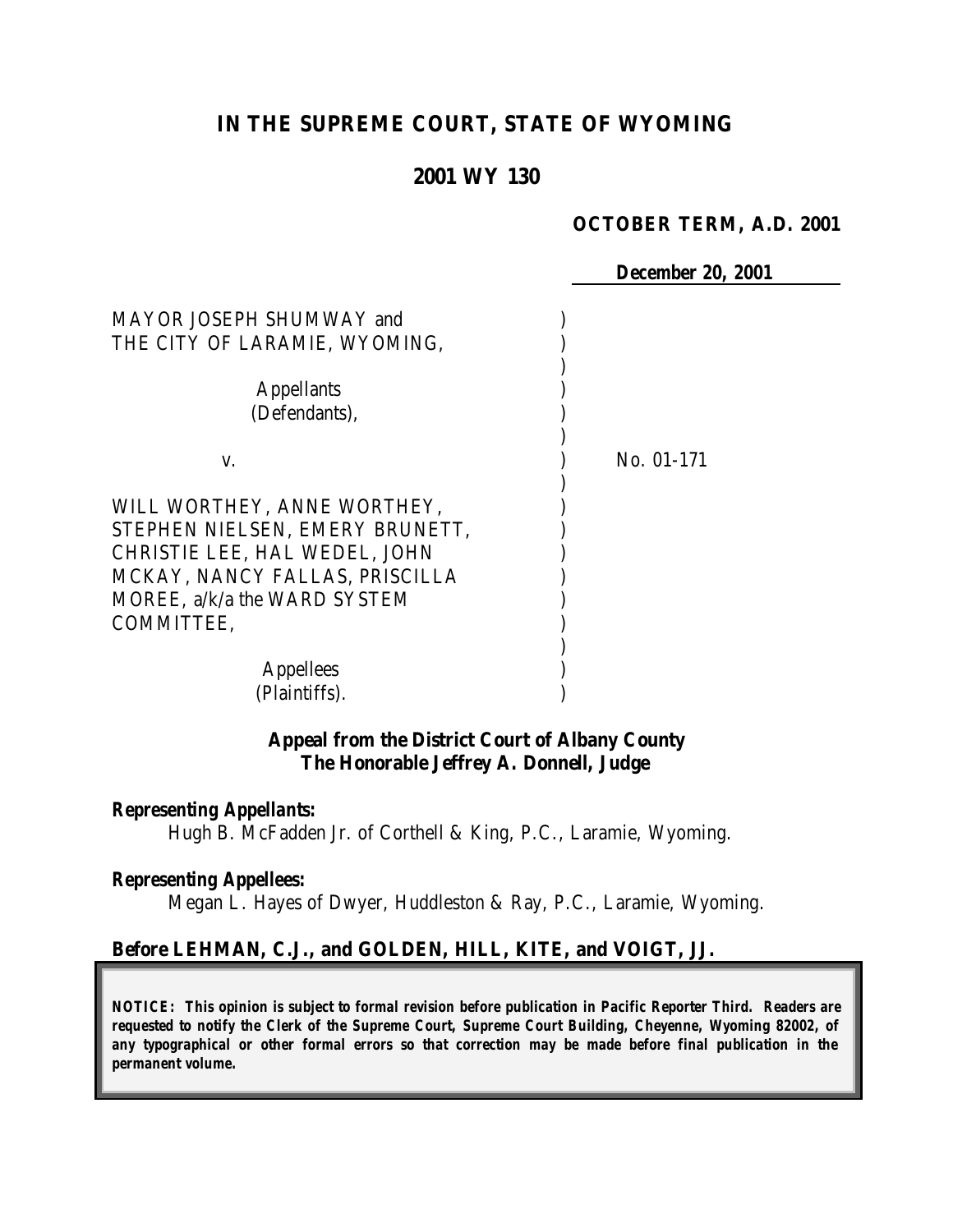#### **HILL, Justice.**

 1

[¶1] Appellants are the City of Laramie (Laramie) and its Mayor, Joe Shumway (Shumway). Appellees are members of a group of petitioners (hereafter Petitioners) who sought to alter Laramie's method of electing the members of the city council. Petitioners succeeded in obtaining the requisite number of signatures on their petition, so that in an election held on November 7, 2000, Laramie voters considered a ballot question that included three options: (1) "Shall the city councilmen be elected at large? (Current method of selection)"; (2) "Shall the city councilmen be elected by wards? (Nine wards)"; and (3) "Shall the city councilmen be elected by a combination of wards and at large as follows: Divide Laramie into seven wards, one councilman per ward, with two councilmen elected at large?" Retention of the current at large method garnered 30.78% of the vote, the nine-ward system 18.44%, and the 7/2-ward system 43.65%. Wyo. Stat. Ann. § 15-11-105(b)(iv) (LexisNexis 2001) (emphasis added)<sup>1</sup> requires that such a question

#### **§ 15-11-105. Officers in city or town with city manager government; terms; legislative authority; method of selection; alternative method.**

(a) The elective officers of a city or town adopting the city manager form of government are councilmen elected as provided by law. There shall be three (3) councilmen in cities and towns having a population of less than four thousand (4,000), seven (7) in those having a population of four thousand (4,000) or more but less than twenty thousand (20,000) and nine (9) in those having a population of twenty thousand (20,000) or more according to the last preceding United States census. The term of office of a councilman is four (4) years and until his successor is qualified. Legislative authority is vested in the council.

(b) Councilmen in a municipality adopting the city manager form of government shall be elected at large, unless a petition requesting an alternate method of selection by wards, or by a combination of wards and at large, is approved at a special election on the question by a majority vote of the electors voting on the question:

(i) Such petition shall be signed by not less than ten percent (10%) of the qualified electors registered in the municipality;

(ii) If the petition is for a combination of wards and at large, it shall state the number of wards, the number of councilmen to be elected from each ward, and the number of councilmen to be elected at large. A petition seeking ward representation or combination of wards and at large shall contain the names of petitioners to serve on the ward boundary committee;

(iii) The petition shall be filed with the city clerk, who shall determine whether the petition is legally sufficient;

**(iv) If the petition is legally sufficient, the question shall be submitted to the voters at a special municipal election and shall be in the following form:**

**1. Shall the city councilmen be elected at large:**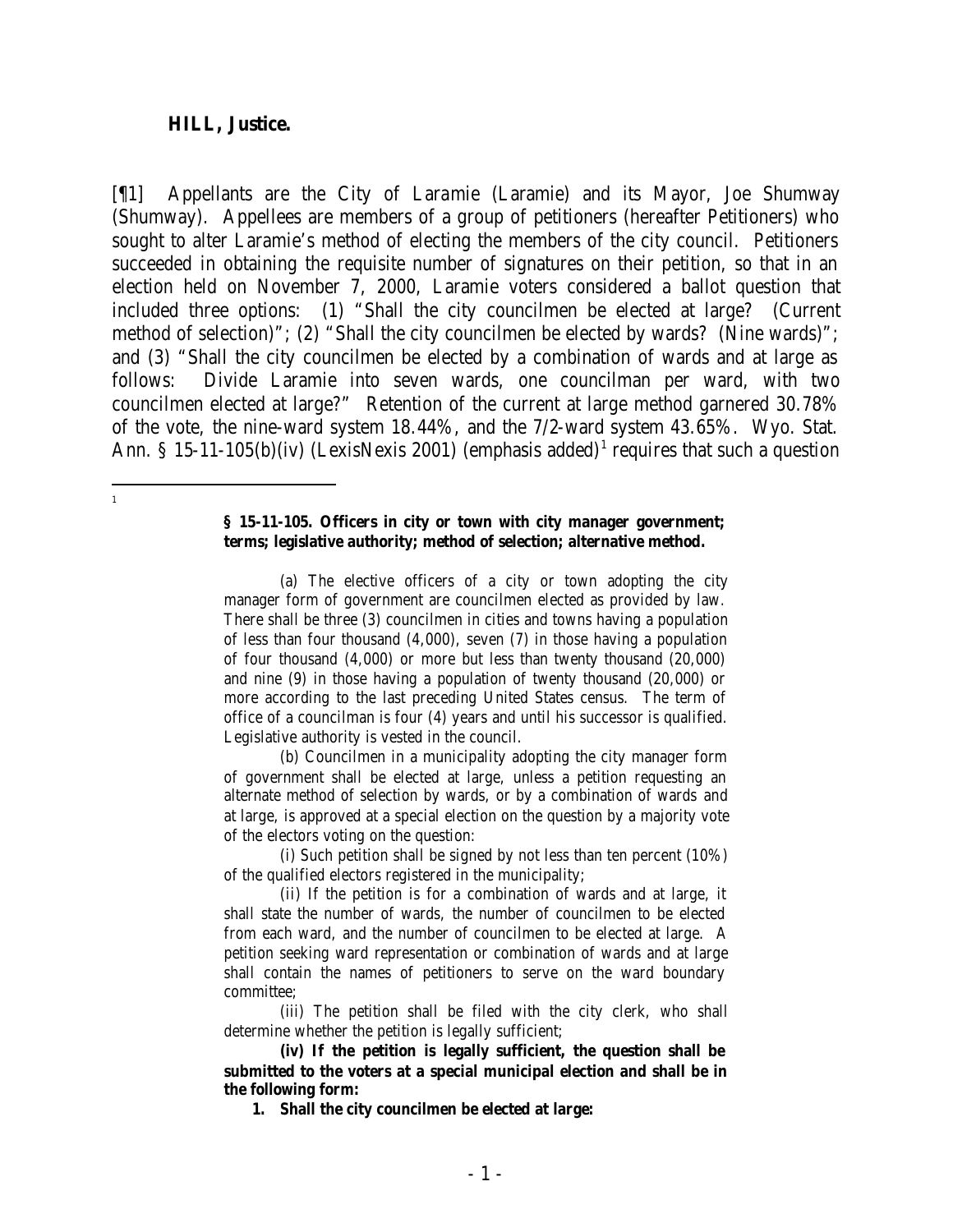be placed on the ballot in that form. Wyo. Stat. Ann. § 15-11-105(b)(v) provides: "The method approved by a plurality vote shall be proclaimed adopted by the mayor." The Mayor of Laramie<sup>2</sup> refused to issue such a proclamation on the theory that the statute was unconstitutional and/or that the statute had to be construed in light of other later statutes, which impliedly repealed the "plurality" provision. The Petitioners then filed a declaratory judgment action in the district court seeking an order of the district court that Shumway issue the legislatively mandated proclamation. The district court agreed with the Petitioners and ordered Shumway to issue a proclamation adopting the 7/2-ward system. Laramie and Shumway have appealed that order, which we will affirm.

#### **ISSUES**

[¶2] Laramie and Shumway state these issues:

I. Wyo. Stat. Ann. § 15-11-105, as read by appellees, prescribes an unconstitutional method of deciding the outcome of a ballot proposition election because the method violates

| Yes []                                            | No []                                                             |  |
|---------------------------------------------------|-------------------------------------------------------------------|--|
| 2. Shall the city councilmen be elected by wards? |                                                                   |  |
|                                                   | Yes II No II                                                      |  |
|                                                   | 3. Shall the city councilmen be elected by a combination of wards |  |

**and at large as follows:**

**(Here state the method of combination requested in the petition) Yes [ ] No [ ]**

**(v) The method approved by a plurality vote shall be proclaimed adopted by the mayor. A copy of the proclamation shall be mailed to the county clerk and the secretary of state**;

(vi) If representation by wards or a combination of wards and at large is adopted, ward boundaries shall be determined by a committee composed of the governing body and an equal number of petitioners designated in the petition, and adopted by ordinance of the governing body. The creation or elimination of wards shall take effect at the next regular municipal primary and general elections;

(vii) If an alternate method of selecting councilmen is not adopted at the special election, the question shall not be submitted to the voters within four (4) years after the election. If an alternate method of representation is adopted at the special election, the question of changing the method of representation shall not be submitted to the voters for ten (10) years after the special election.

<sup>&</sup>lt;sup>2</sup> The Mayor of Laramie at this point in time was David F. Williams. It was actually he who did not issue the statutory proclamation. Indeed, recognizing that over 62% of the voters voted for a change, he issued a proclamation establishing a three-ward system for Laramie (three council members per ward). Shumway became mayor early in the year 2001 and, thus, he was named as one of the defendants in this action.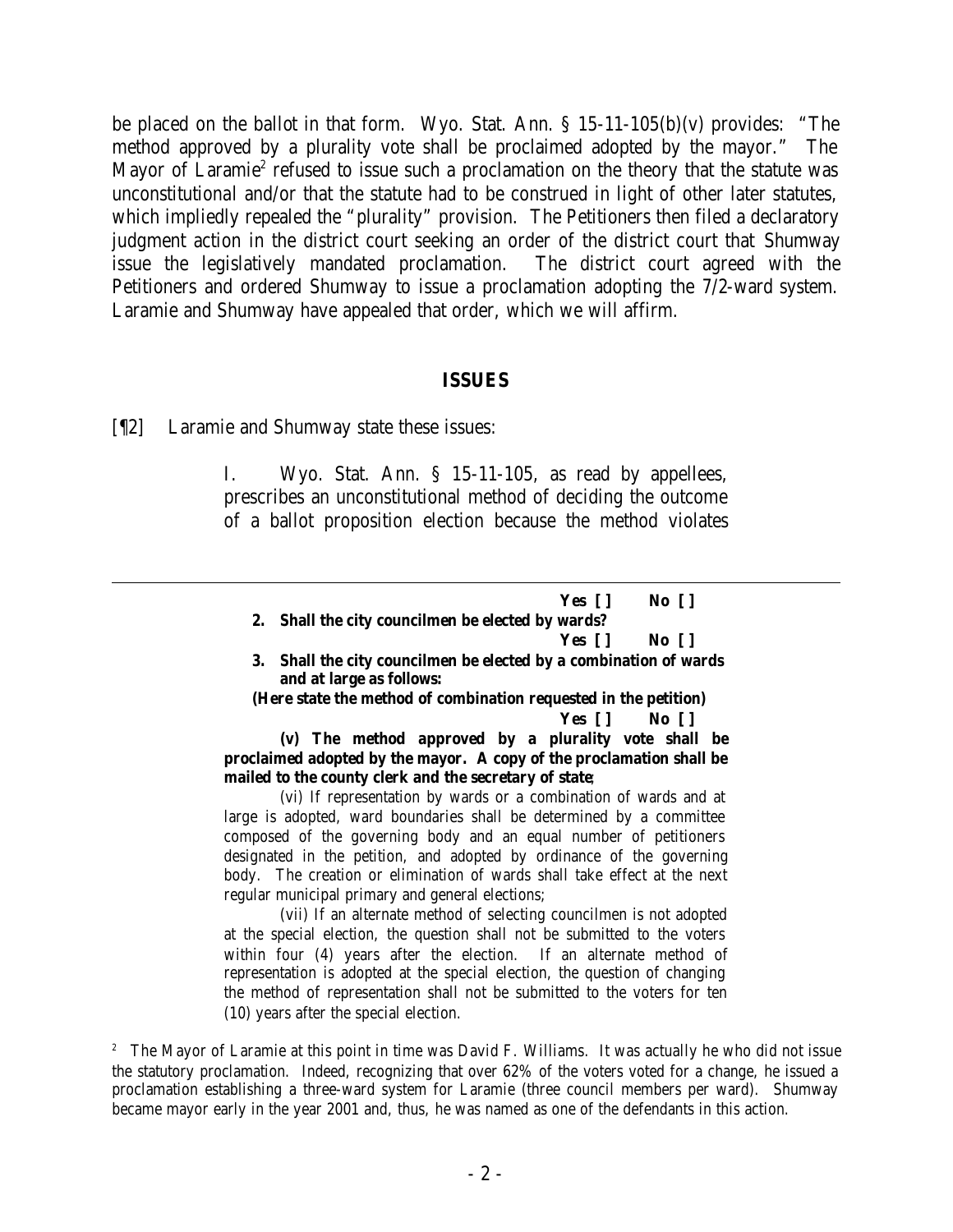Article I [*sic*] Section 27 of the Wyoming Constitution which requires all elections to be free and equal.

II. The 1998 change in the Election Code requires all ballot propositions to pass by a majority, impliedly repealing the inconsistent plurality language in Wyo. Stat. Ann. § 15-11- 105.

III. Wyo. Stat. Ann. § 15-11-105, as read by appellees and the district court, prescribes an unconstitutional method of deciding the outcome of a ballot proposition election because the method violates the Fourteenth Amendment to the Constitution of the United States of America.

Petitioners re-articulate the issues as follows:

1. The plain and unambiguous language of W.S. § 15-11- 105(b) (2000), requires the mayor of Laramie to proclaim as adopted the 7/2 ward system method for electing council members that was approved by the voters at the November 7, 2000 election.

2. The Appellant's have waived their arguments that W.S. § 15-11-105(b) (2000) allows only a single-subject petition and that W.S. § 15-11-105(b) was impliedly repealed by a more recently enacted election code provision, because these arguments were not raised in the district court.

3. The plain language of W.S. § 15-11-105(b) (2000) authorizes petitions to include two alternative methods of selecting council members and is fully consistent with other Wyoming election code provisions.

4. The District Court's construction of W.S. § 15-11-105(b) (2000) does not violate any federal constitutional guarantees.

## **FACTS**

[¶3] The parties agreed to the essential facts. Petitioners organized an effort to alter Laramie's method of electing the members of the city council. Before their efforts began, all nine members of the city council were elected on an at large basis. Wyo. Stat. Ann. §  $15-11-105(b)(i)-(iv)$  provides: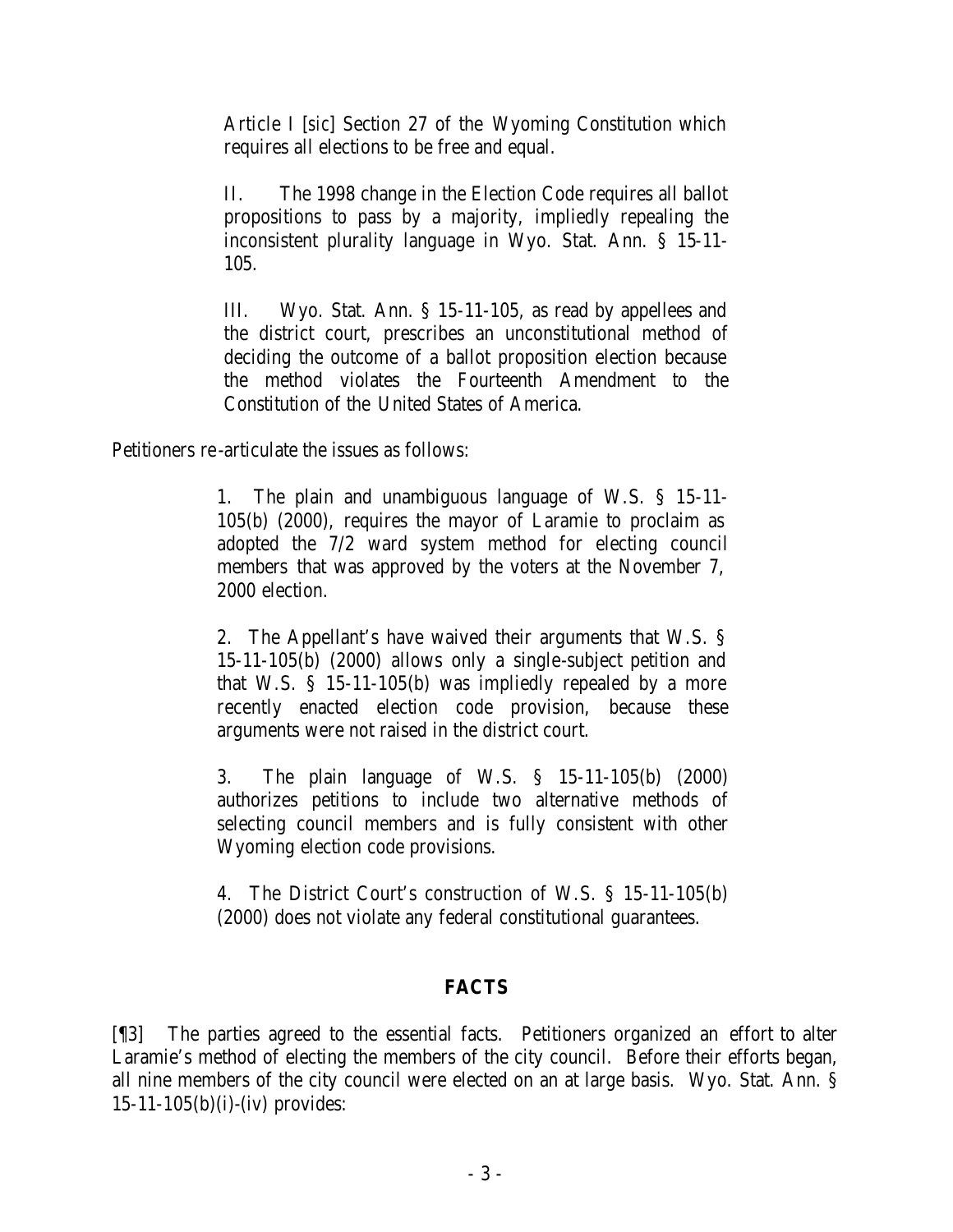(b) Councilmen in a municipality adopting the city manager form of government shall be elected at large, unless a petition requesting an alternate method of selection by wards, or by a combination of wards and at large, is approved at a special election on the question by a majority vote of the electors voting on the question:

(i) Such petition shall be signed by not less than ten percent (10%) of the qualified electors registered in the municipality;

(ii) If the petition is for a combination of wards and at large, it shall state the number of wards, the number of councilmen to be elected from each ward, and the number of councilmen to be elected at large. A petition seeking ward representation or combination of wards and at large shall contain the names of petitioners to serve on the ward boundary committee;

(iii) The petition shall be filed with the city clerk, who shall determine whether the petition is legally sufficient;

(iv) If the petition is legally sufficient, the question shall be submitted to the voters at a special municipal election and shall be in the following form:

The Petitioners submitted petitions to the Albany County Clerk with the requisite number of signatures. The wording of the petition soliciting signatures of eligible Laramie voters was this:

> THIS PETITION IS TO CHANGE THE METHOD OF SELECTING THE MEMBERS OF THE CITY COUNCIL OF LARAMIE, WYOMING IN ACCORDANCE WITH WYOMING STATUTE 15-11-105. CHANGING FROM THE CURRENT AT LARGE SYSTEM TO ONE OF THE FOLLOWING OPTIONS:

To divide Laramie into nine wards, one councilman per ward.

Or to divide Laramie into seven wards, one councilman per ward, with two councilmen elected at large.

[¶4] The Albany County Clerk ascertained that the petition was legally sufficient and directed that the question should be submitted to the voters at the November 7, 2000 General Election. At that election, the question appeared on the ballot in this form: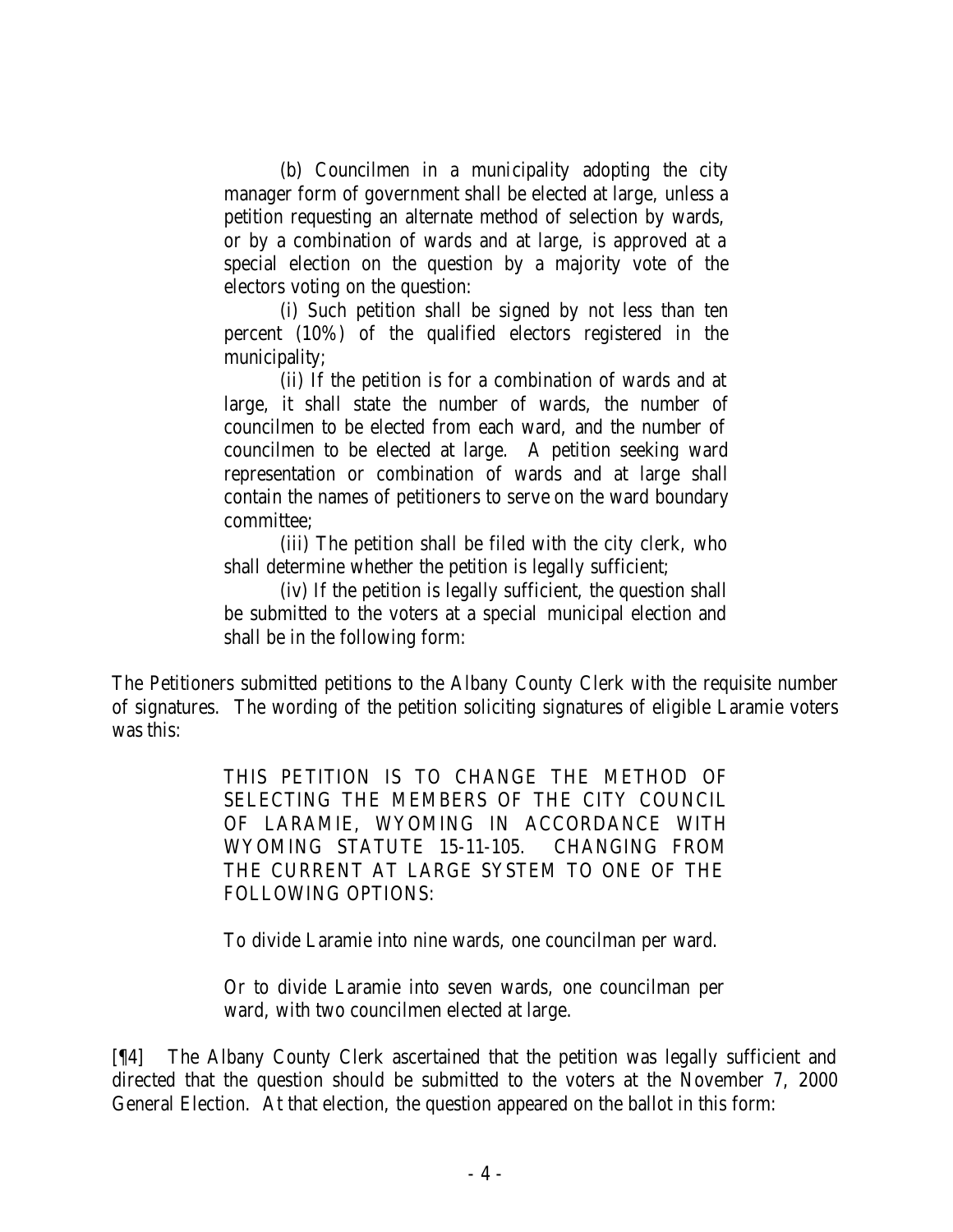### **MUNICIPAL** BALLOT PROPOSITION

Please vote on the following alternative methods of selection for city councilmen. Vote Yes on one proposition only.

1. Shall the city councilmen be elected at large? (Current method of selection)

YES

NO

2. Shall the city councilmen be elected by wards? (Nine wards)

# YES

NO

3. Shall the city councilmen be elected by a combination of wards and at large as follows:

> Divide Laramie into seven wards, one councilman per ward, with two councilmen elected at large?

> > YES

NO

[¶5] All parties conceded that the ballot proposition, as presented on the ballot in the form required by the statute, complicated the voting. It was necessary that the ballots be hand counted with respect to this ballot question. As noted above, 43.65% of those voting selected the 7/2-ward system; 18.44% selected the nine-ward system; and 30.78% selected the at large system. In addition, 7.13% of voters selected "Yes" on more than one of the three choices, and those ballots were disqualified.

[¶6] The record indicates that the mayor was advised by the city attorney for Laramie that a complex statutory construction problem operated to invalidate the vote, and that Shumway should not issue a proclamation under  $\S$  15-11-105(b)(v). The mayor did not issue such a proclamation. Petitioners filed a declaratory judgment action under Wyo. Stat. Ann.  $\S$ § 1-37-102,<sup>3</sup> -107,<sup>4</sup> and -109.<sup>5</sup> Both parties submitted motions for summary

 3

#### **§ 1-37-102. Scope and general consideration.**

Courts of record within their respective jurisdictions may declare rights, status and other legal relations whether or not further relief is or could be claimed. No proceeding is open to objection on the ground that a declaratory judgment or decree is prayed for. The declaration may be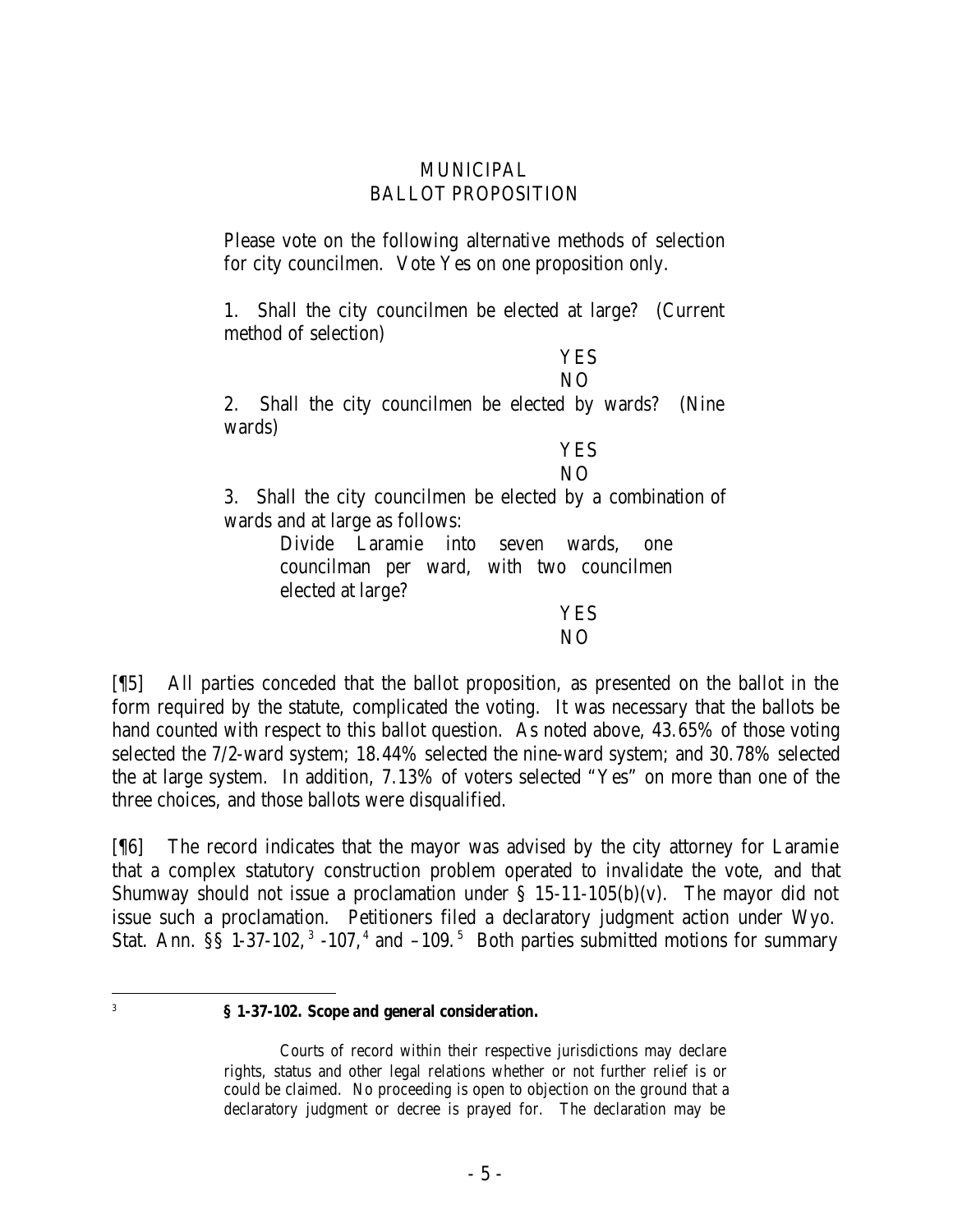judgment and agreed that the questions presented to the district court were purely questions of law. The district court rejected the statutory construction arguments advocated by the City of Laramie and Shumway and determined that the unambiguous language of § 15-11- 105 governed the outcome of this matter.

## **STANDARD OF REVIEW**

### **Summary Judgment**

[¶7] The propriety of granting a motion for summary judgment depends upon the correctness of the dual finding that there is no genuine issue as to any material fact and that the prevailing party is entitled to judgment as a matter of law. *Williams Gas Processing— Wamsutter Company v. Union Pacific Resources Company*, 2001 WY 57, ¶11, 25 P.3d 1064, ¶11 (Wyo. 2001); *Reed v. Miles Land and Livestock Company*, 2001 WY 16, ¶9, 18 P.3d 1161, ¶9, (Wyo. 2001). In this instance, both parties agree that there are no genuine issues of material fact, and that one of the parties is entitled to judgment as a matter of law. Our decision turns on the construction of the applicable statutes, as was the case in the district court.

### **Statutory Construction**

4

5

[¶8] Our standard of review with respect to the construction of statutes is well known. In interpreting statutes, our primary consideration is to determine the legislature's intent. All statutes must be construed in *pari materia* and, in ascertaining the meaning of a given law, all statutes relating to the same subject or having the same general purpose must be considered and construed in harmony. Statutory construction is a question of law, so our standard of review is de novo. We endeavor to interpret statutes in accordance with the

> either affirmative or negative in form and effect, and such declarations shall have the effect of a final judgment.

#### **§ 1-37-107. Enumeration not exclusive.**

The enumeration in W.S. 1-37-103 through 1-37-106 does not limit or restrict the exercise of the general powers conferred in W.S. 1-37- 102 in any proceeding where declaratory relief is sought, in which a judgment or decree will terminate the controversy or remove an uncertainty.

#### **§ 1-37-109. Review.**

Final orders and judgments entered in declaratory judgment proceedings may be reviewed as in other civil actions.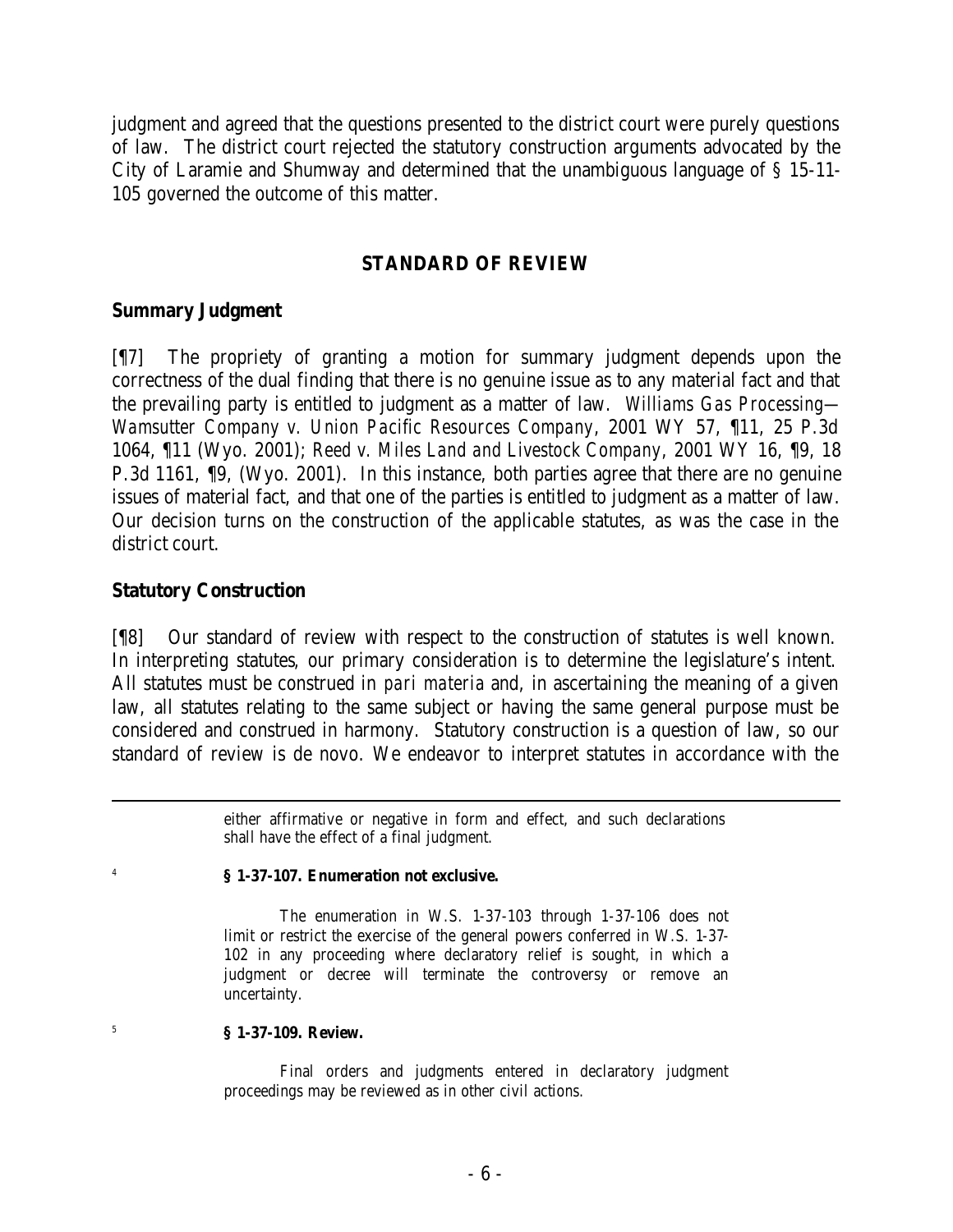legislature's intent. We begin by making an inquiry respecting the ordinary and obvious meaning of the words employed according to their arrangement and connection. We construe the statute as a whole, giving effect to every word, clause, and sentence, and we construe all parts of the statute in *pari materia*. When a statute is sufficiently clear and unambiguous, we give effect to the plain and ordinary meaning of the words and do not resort to the rules of statutory construction. *Wyoming Board of Outfitters and Professional Guides v. Clark*, 2001 WY 78, ¶12, 30 P.3d 36, ¶12 (Wyo. 2001); *Murphy v. State Canvassing Board*, 12 P.3d 677, 679 (Wyo. 2000). Moreover, we must not give a statute a meaning that will nullify its operation if it is susceptible of another interpretation. *Billis v. State*, 800 P.2d 401, 413 (Wyo. 1990) (citing *McGuire v. McGuire*, 608 P.2d 1278, 1283 (Wyo. 1980)).

# **Strict Scrutiny**

[¶9] Appellants contend that a fundamental right, *i.e.*, the right to vote equally, is at stake here and, therefore, this Court must apply a strict scrutiny standard. Cogent argument or pertinent authority does not support this contention, and we decline to accept this as a part of our review standard in this case. *Statezny v. State*, 2001 WY 22, ¶11, 18 P.3d 641, ¶11 (Wyo. 2001). Indeed, quite the opposite is true. The right to vote is fundamental, and we construe statutes that confer or extend the elective franchise liberally (as opposed to those limiting the right to vote in some way, which then invokes strict scrutiny). *Murphy*, 12 P.3d at 680 (and cases cited therein).

## **DISCUSSION**

## **Effect of Article 1, § 27 of the Wyoming Constitution**

[¶10] Article 1, § 27 of the Wyoming Constitution provides: "Elections shall be open, free and equal, and no power, civil or military, shall at any time interfere to prevent an untrammeled exercise of the right of suffrage." It does not appear that this precise question was presented to the district court below. However, we are content to note that we find no cogent argument or pertinent authority in the Appellants' brief to support this argument, and we will not further consider this particular aspect of it. *See Statezny*, ¶11.

[¶11] Moreover, an analysis of the statute, in the light of the conventions governing the construction of statutes, reveals that the statute at issue is unambiguous and its intended meaning readily apparent. In reaching that conclusion, it is necessary to generously employ the mandate that we not give a statute a meaning that will nullify its operation if it is susceptible of another interpretation. When the applicable statutory construction conventions are given their full head, any suggestion that the statute at issue violates Article 1, § 27 falls by the wayside.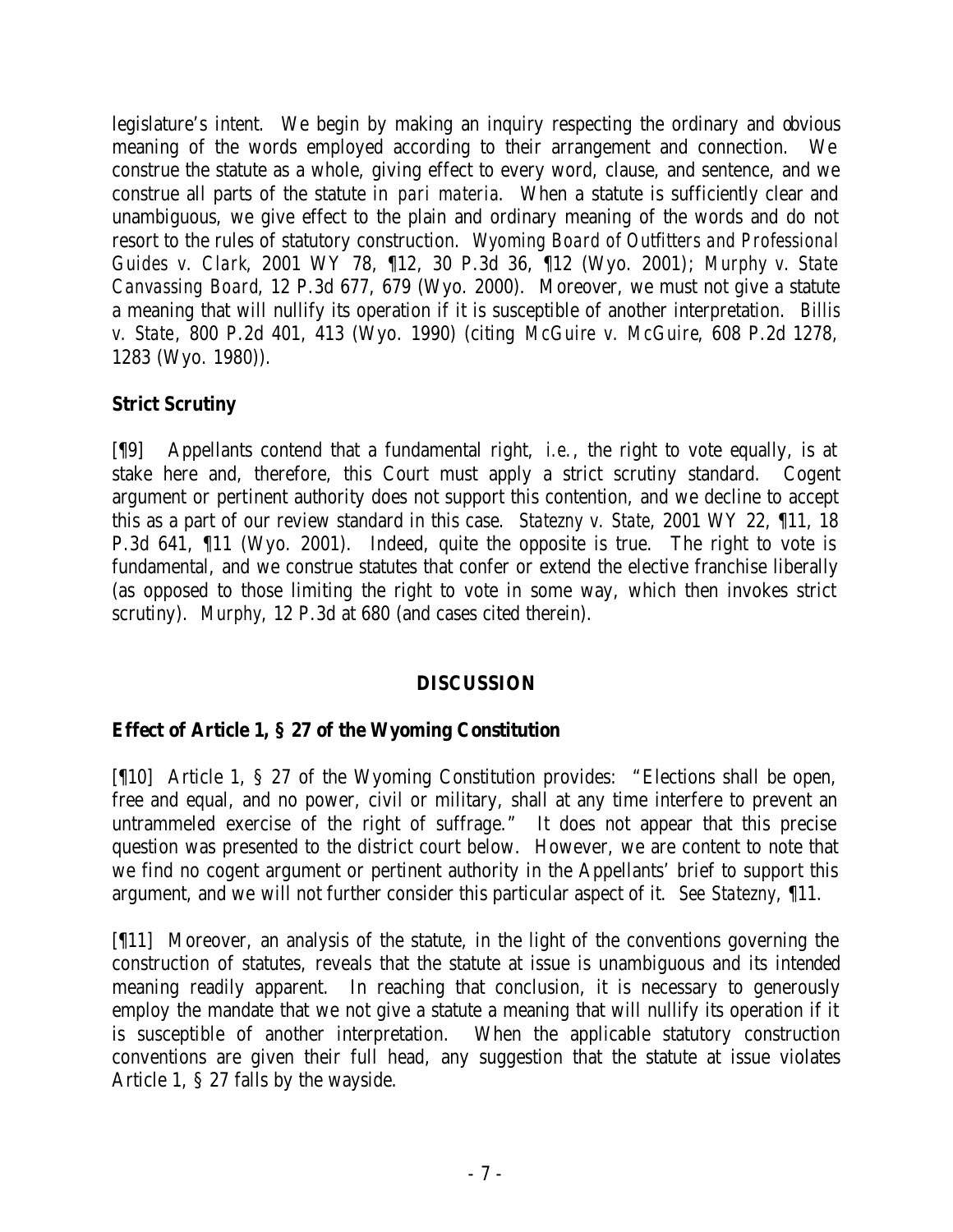[¶12] We agree with the district court that our first effort must be directed to looking only at the statute in question. Appellants contend that the statute is internally inconsistent and, thus, we must look to other statutes outside of Title 15 to find a complete answer. Appellees contend that Wyo. Stat. Ann. § 15-11-105(b) says both that the sought after change must be passed by a majority and only a plurality. That argument denies the existence of legislative logic and reason, as well as the literal language of the statute. The statute requires that voters decide whether to elect council members at large or by "an alternative method" – that is the question that must be decided by a majority of voters. The language of the statute mandates only that a "petition" be approved by a majority vote. Appellants contend that such an interpretation treats a nine-ward system and a 7/2-system as the same thing. We disagree. The two are different methods of selecting council members. However, each constitutes an "alternative method" of selection and a vote for either signifies an approval of the petition requesting an "alternative method of selection." The plain language makes clear that the voters must choose between keeping the system they have and choosing something new. This choice must garner approval of a majority of the voters. Appellants also suggest that it is improper for the voters to choose between three alternatives, the status quo, nine-ward system, and 7/2-ward system, because § 15- 11-105(b) says that the voters should choose between one or the other of the nine-ward system or the 7/2-ward system. Such a construction is strained even when reading § 15-11-105(b) in isolation, but when it is read in conjunction with  $\S$  15-11-105(b)(iv), it does not hold up.

[¶13] Once the petition is approved by a majority of the voters, then the selection of one of three alternatives becomes the next question, which must garner the approval of at least a plurality of voters. The statute requires that the three alternatives appear on the ballot, so it is always a possibility that only a plurality vote can be achieved. It is clear from the statutory distinction between the "majority" language required for the petition and the "plurality" language required for the method of selection that the legislature intended a different degree of acceptance between the decision for change in a general sense, and the specific methods allowed by the statute. Therefore, the conclusion is inescapable that a "majority" of the voters approved a change, and a "plurality" of the voters chose the 7/2 ward system. This is exactly the process which is contemplated by the plain language of the statute. The statute is confusing only if one reads its various provisions in isolation (rather than in *pari materia*) and with a jaundiced eye focused on creating an ambiguity. Likewise, Appellants' contention that "one cannot cast a free and equal vote when that vote is compelled to be counted in a way one does not intend," thus violating Article 1, § 27 of the Wyoming Constitution, is incorrect because each vote cast was counted exactly as the legislature contemplated. Only those who voted "Yes" twice, contrary to the explicit directions given on the ballot, did not have their vote counted.<sup>6</sup>

 <sup>6</sup> Those who voted "No" more than twice, but "Yes" only once did have their vote counted.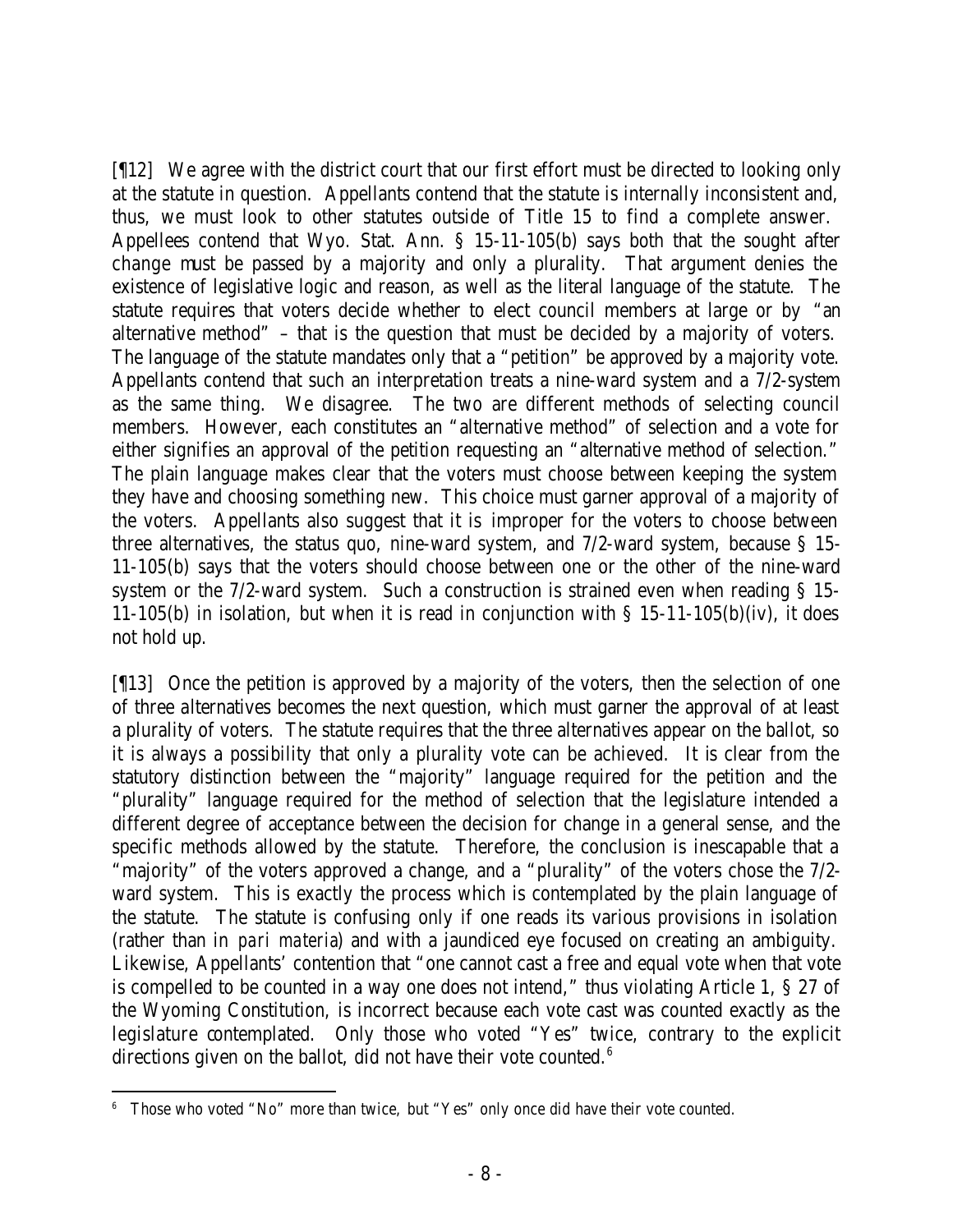[¶14] Appellants also suggest that we look at other statutes, which they contend tend to support their arguments (*e.g.*, Wyo. Stat. Ann. §§ 15-11-301 and 302, and § 22-2-117(c) (LexisNexis 2001). Having determined that the statute is not ambiguous on its face, we need not, indeed cannot, look to other statutes in order to construct an ambiguity.

# **Implied Repeal**

[¶15] Appellants contend that the core provisions of Wyo. Stat. Ann. § 15-11-105 have been impliedly repealed by Wyo. Stat. Ann § 22-2-117(c) (LexisNexis 2001), which provides: " With the exception of constitutional amendments and statewide initiatives and referenda, all ballot propositions shall be passed if the majority of those casting ballots on that proposition vote in favor of such proposition." Although it is not clear that this issue was raised in the district court, and it is clear that the district court did not directly address it in its decision letter, nonetheless a response readily flows from the discussion we have set out above. We have held above that § 15-11-105(b) does require a majority vote for "the petition," and we see no distinction between the phrase, "ballot proposition," and the phrase, "the petition," as it is used in that context. Moreover, when both of the statutes mentioned above were amended, in the same Bill, in 1998, the legislature did not directly repeal any part of the renumbered statute § 15-11-105. 1998 Wyo. Sess. Laws ch. 100, §§ 2 and 4. Had the legislature intended the change championed by Appellants, it readily could have made it. Finally, our longstanding rule is that repeals by implication are not favored and will not be indulged if there is any other reasonable construction. One asserting implied repeal bears the burden of demonstrating beyond question that the legislature intended that its later legislative action evinced an unequivocal purpose of affecting a repeal. Furthermore, it must be shown that the later statute is so repugnant to the earlier one that the two cannot logically stand together, or that the whole subject of the earlier statute is covered by the later one having the same object, clearly intending to prescribe the only rules applicable to the subject. *Thunderbasin Land Livestock & Investment Company v. County of Laramie County*, 5 P.3d 774, 781 (Wyo. 2000). Appellants have met no part of that burden here.

## **Fourteenth Amendment Violation**

[¶16] Appellants contend that the result reached in this case by the district court and by this Court, if we affirm, operates in such a manner so as to violate the Equal Protection Clause of the Fourteenth Amendment to the United States Constitution. This issue wa s not directly or meaningfully raised in the district court, nor is it supported by cogent argument or pertinent authority in this appeal. For these reasons we will not consider it. *Statezny*, ¶11.